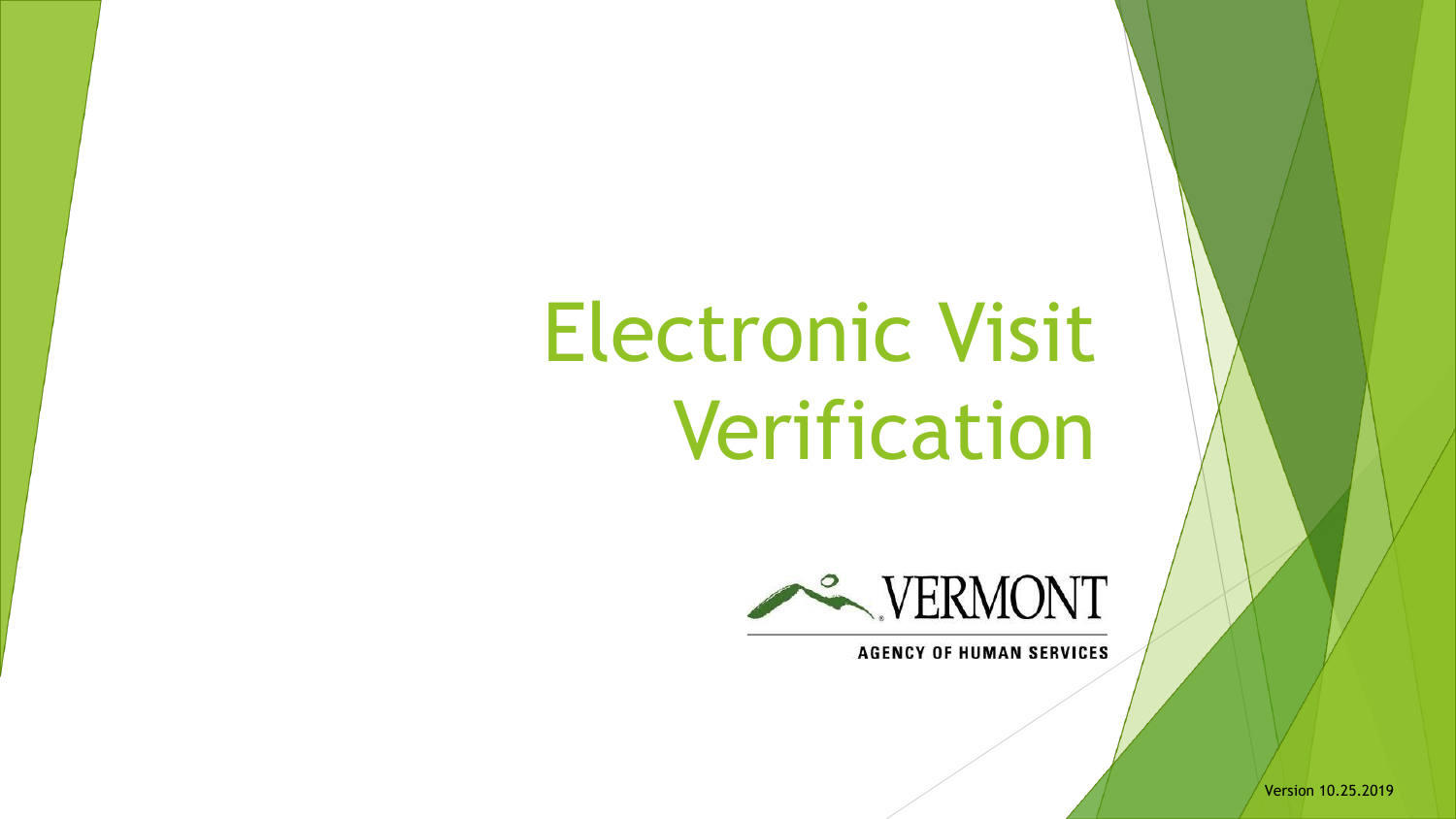## Agenda

- What is Electronic Visit Verification?
- ▶ Why do we need EVV?
- Who will use EVV?
- What is the Vermont EVV Solution?
- ▶ EVV Implementation & Training
- EVV Communications
- EVV Stakeholder Input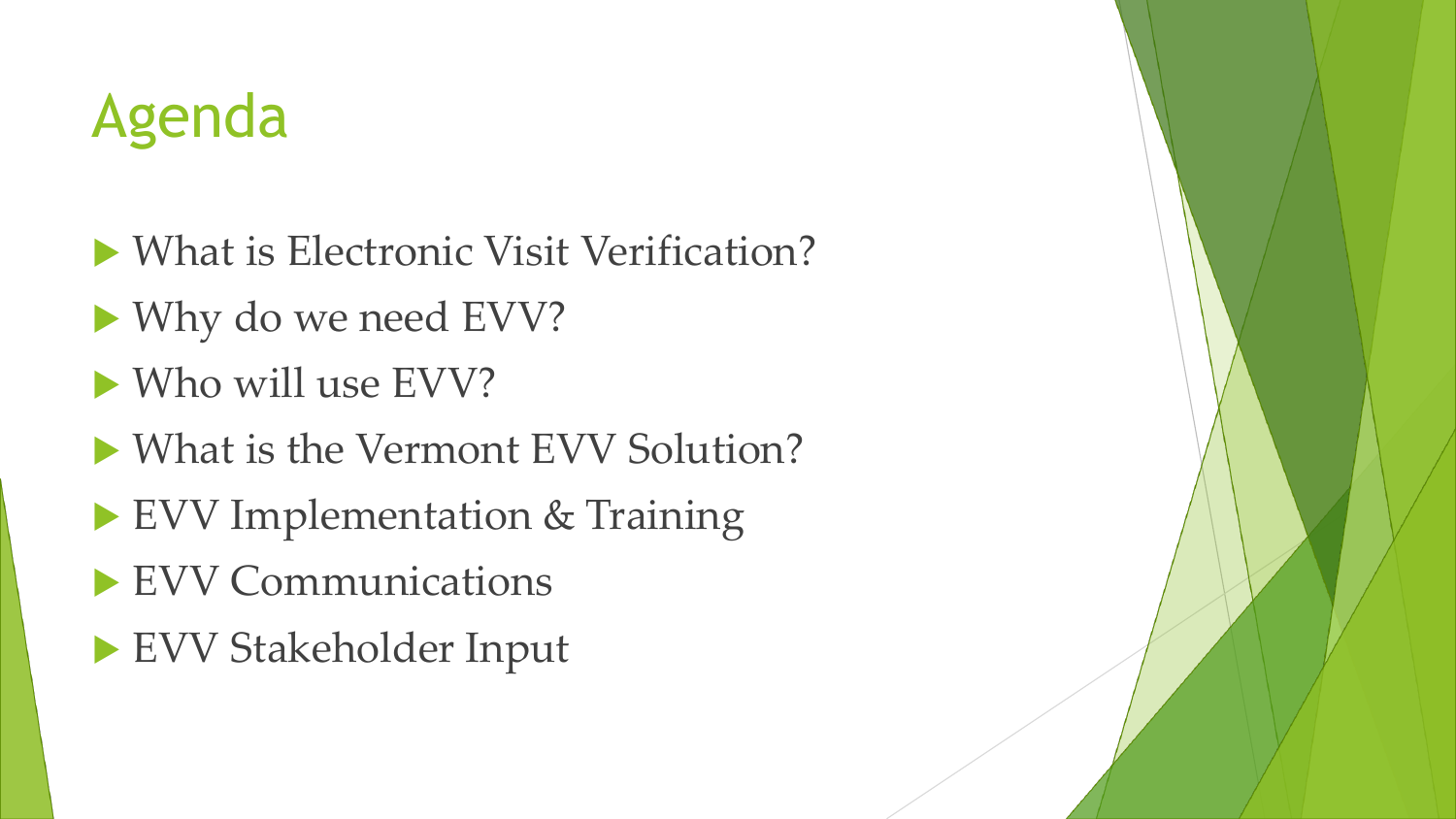# What is Electronic Visit Verification?

- Electronic Visit Verification (EVV) is a telephone and computer-based system that records information about services provided.
- The 21st Century Cures Act (Cures Act) requires all states to use an EVV system for Medicaid funded personal care and home health services.
- In accordance with the Cures Act, the Vermont Medicaid EVV system will collect the following information:
	- $\blacktriangleright$  the person receiving the service.
	- $\blacktriangleright$  the person providing the service.
	- $\blacktriangleright$  the date of the service.
	- $\blacktriangleright$  the time the service starts and ends.
	- $\blacktriangleright$  the location of the service.
	- $\blacktriangleright$  the type of service.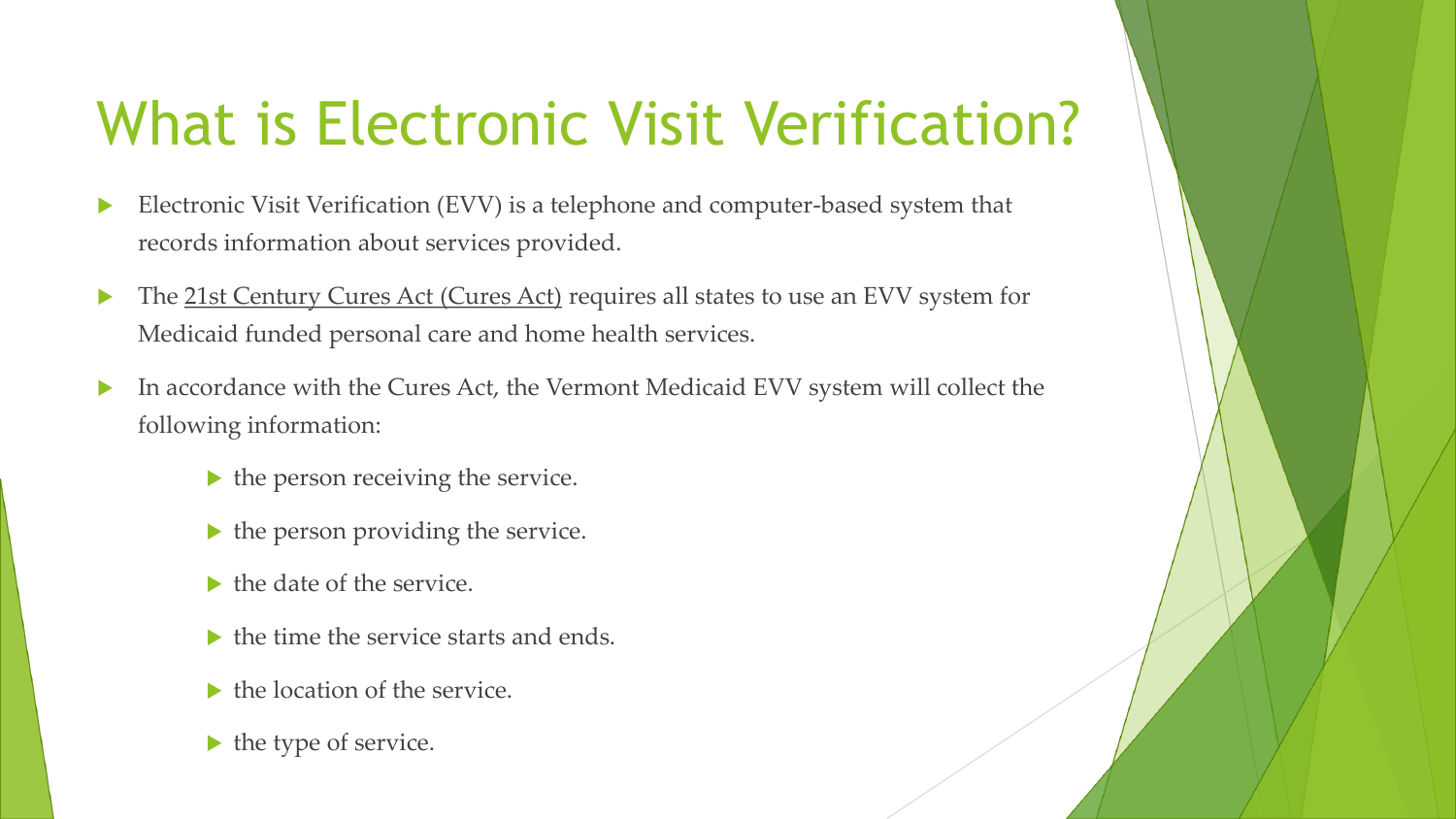# Why do we need EVV?

- It is a federal requirement for all states to use an EVV system.
- If we do not use EVV, we will not receive funding from the federal government for our programs.
- ▶ The purpose of EVV is to ensure:
	- The correct services are provided at the right location.
	- The services are recorded accurately.
	- Services that are not provided are not submitted for payment.
	- Compliance with the 21st Century Cures Act.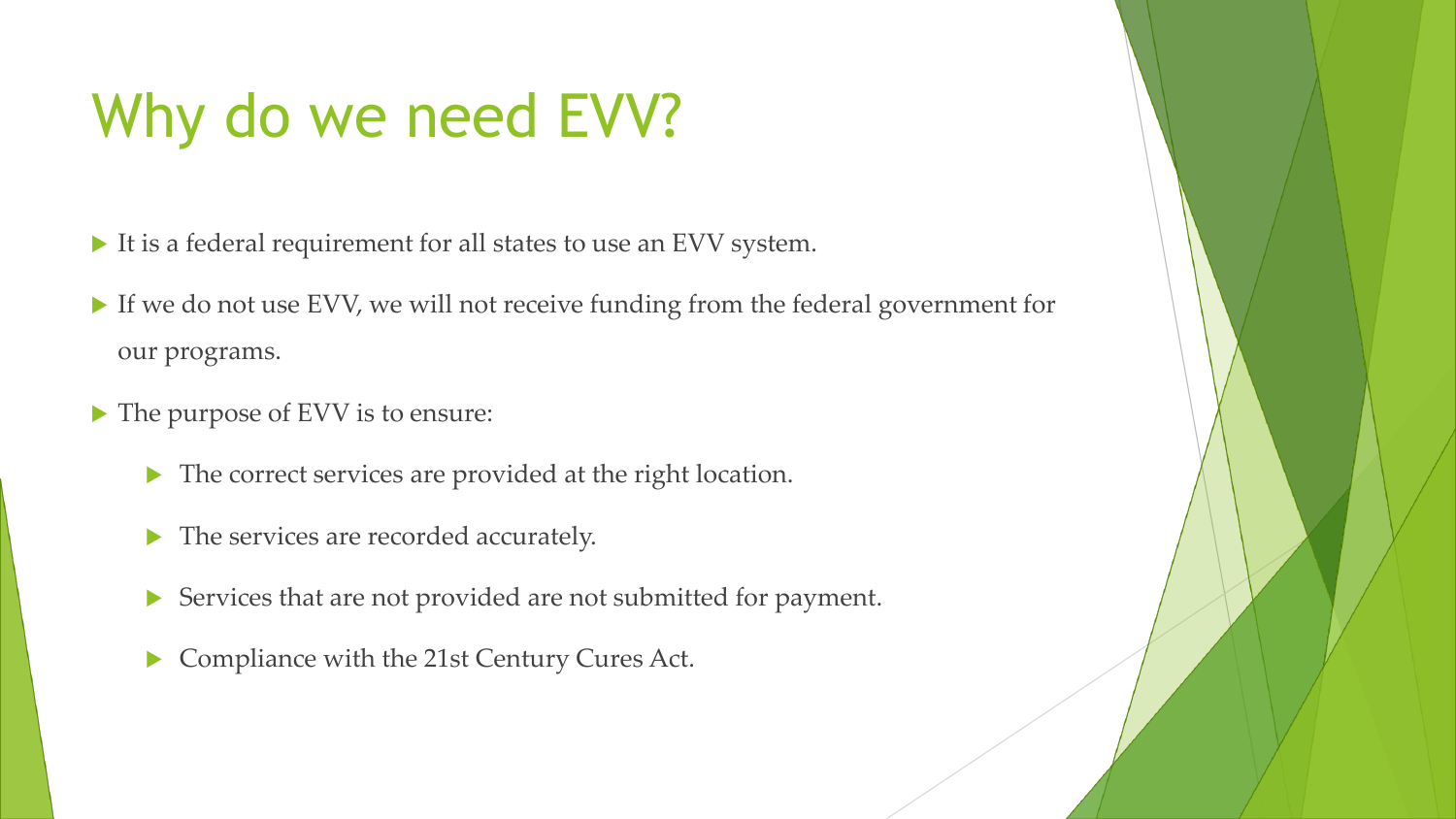## Who will use EVV?

The programs managed by ARIS Solutions that must use EVV for personal care are:

- Children's Personal Care.
- ▶ Choices for Care (including Flexible Choices & Moderate Needs Group).
- Attendant Services Program.
- ▶ Traumatic Brain Injury Program.
- EVV is not required when the caregiver lives in the home.
- EVV is not required for services performed outside the home.
- Personal care services must use EVV by January 1, 2021.
- Home Health Services will have to use EVV by 2023.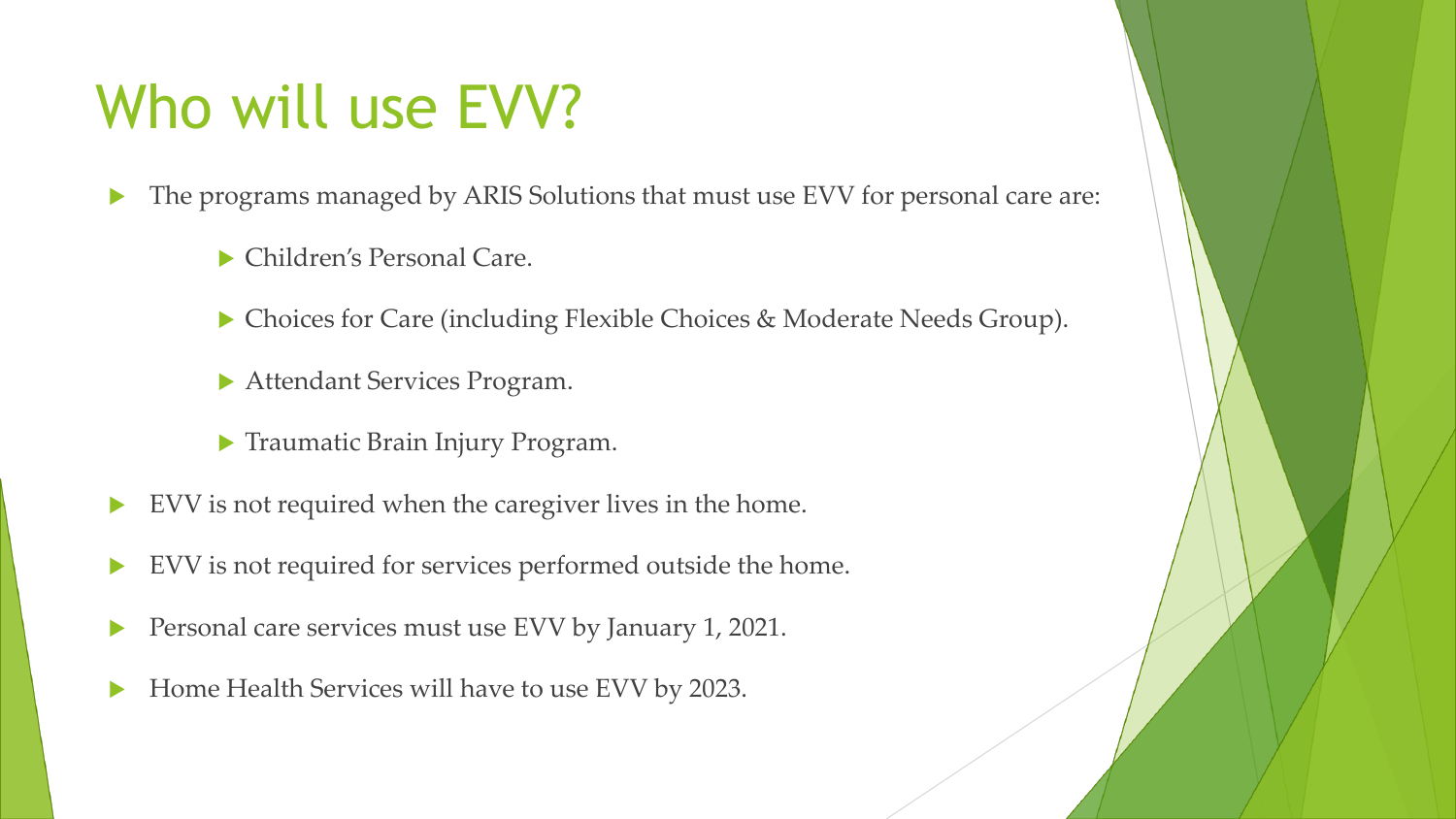What is the Vermont EVV Solution?





- The Vermont EVV system will use a Mobile Application (Sandata Mobile Connect) or Telephony to collect visit information.
- An online EVV Portal will be used by providers to review and correct EVV data.
- Home Health Agencies (HHA) can use the Vermont EVV system or an alternative EVV system.
- An alternate EVV system (AltEVV) is one that can provide the necessary visit data and connect with the Vermont EVV system (data aggregator).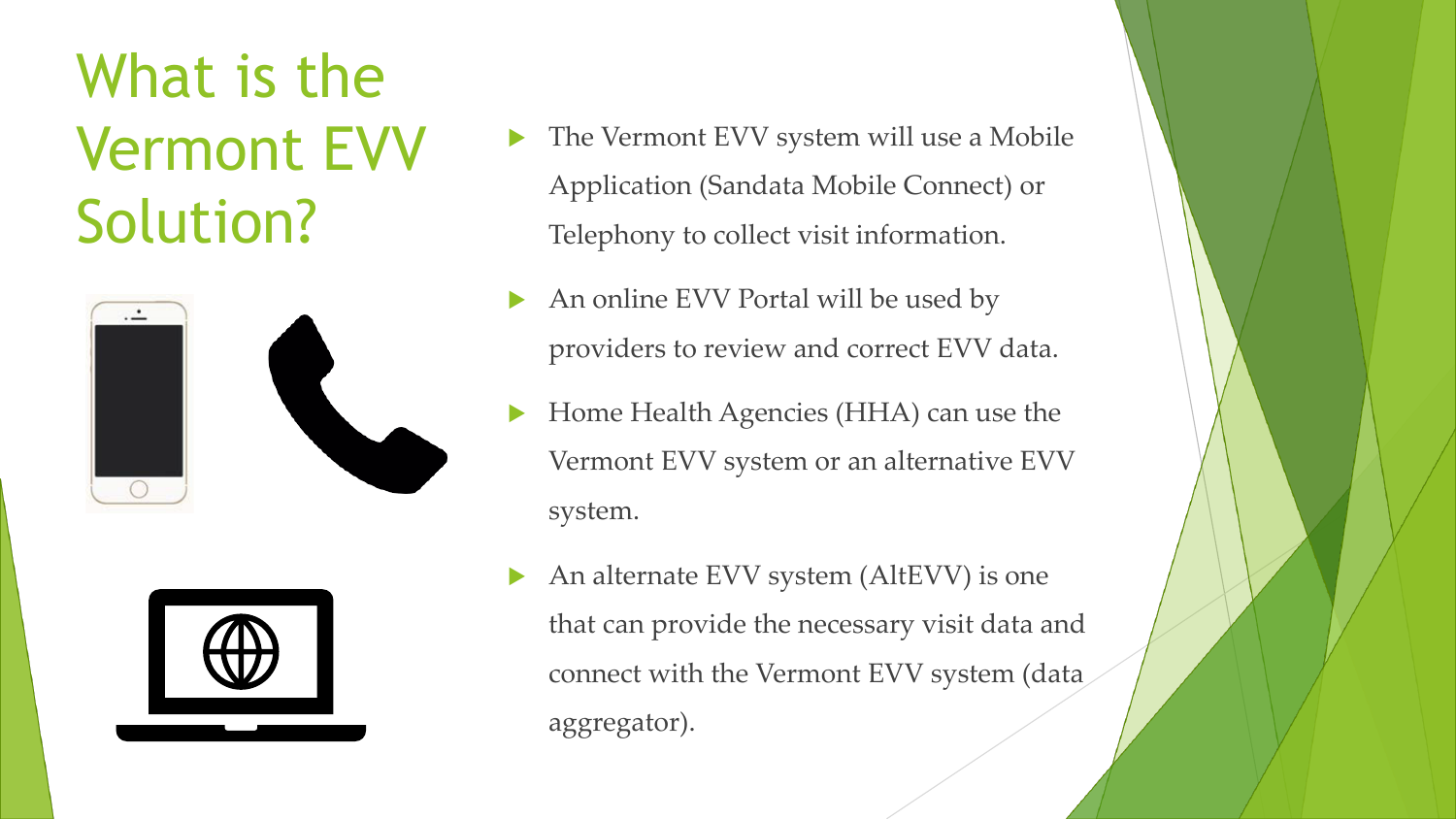#### *Sandata Mobile Connect*



- Bring Your Own Device Model.
- Application download is available free of charge for iOS and Android.
- ▶ Client is selected and service selected from a drop-down list.
- Start and end time are verified with GPS to the member addresses.
- GPS location captured at check in and out only.
- Visit notes can be added prior to visit end.
- Works regardless of cell/wi-fi connection in rural areas (connected or disconnected).
- Multiple languages, ADA 508 and HIPAA compliant.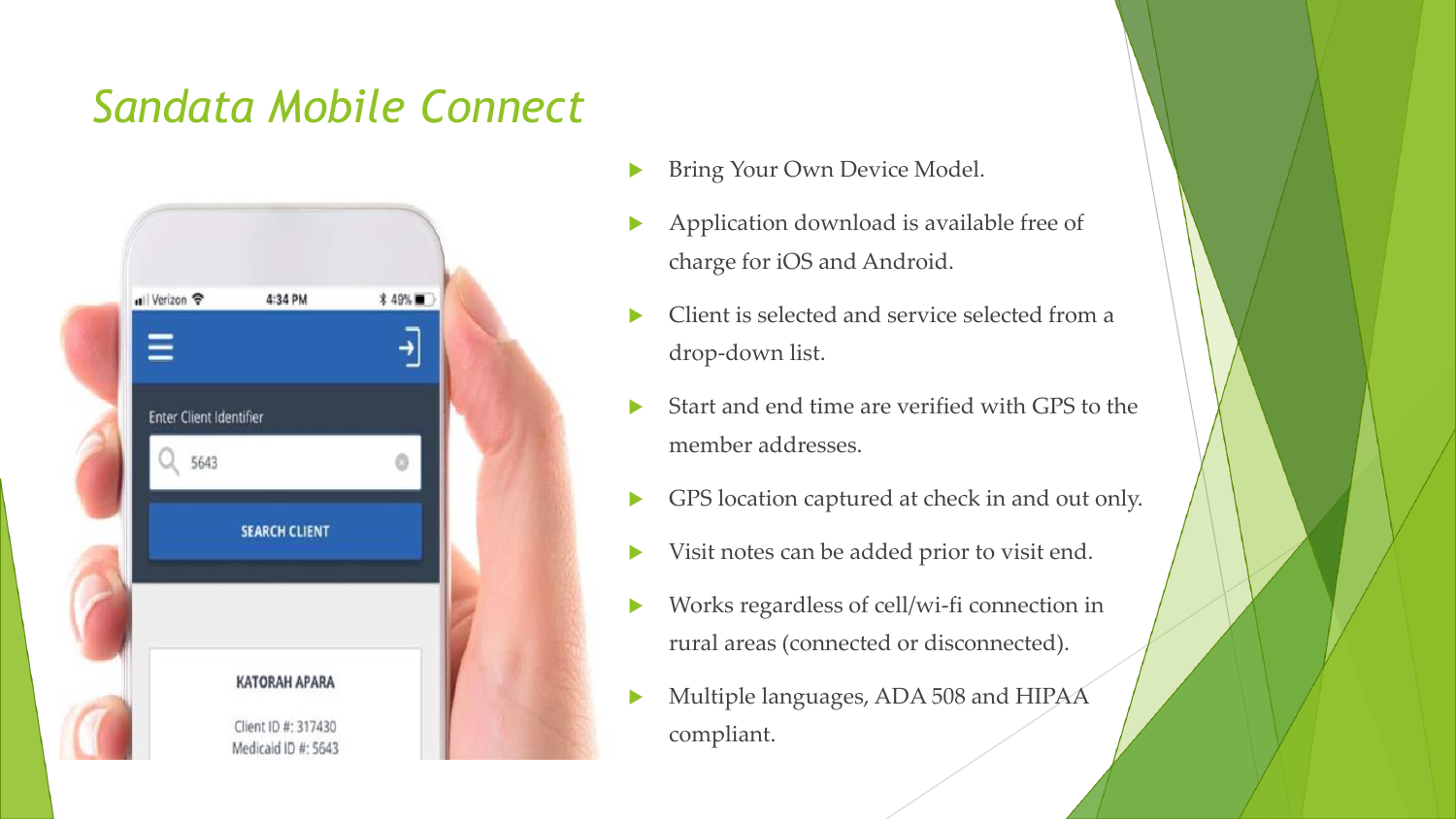#### *Telephone Visit Verification*



- Caregiver calls at the beginning and end of each individual visit.
- Caregiver can use the participant's home telephone or a cell phone.
- Caregiver enters their EVV ID, the Clients ID and appropriate Service ID numbers based on the provided services.
- Toll-free numbers will be provided and made available 24/7.

#### *Sandata EVV Web Portal*



- Near real-time capture of data and monitoring.
- Exception flags for visits that are missing required data can be fixed right away.
- Visit corrections require a reason code and are logged in the history tab.
- Data supports claims submission and reporting.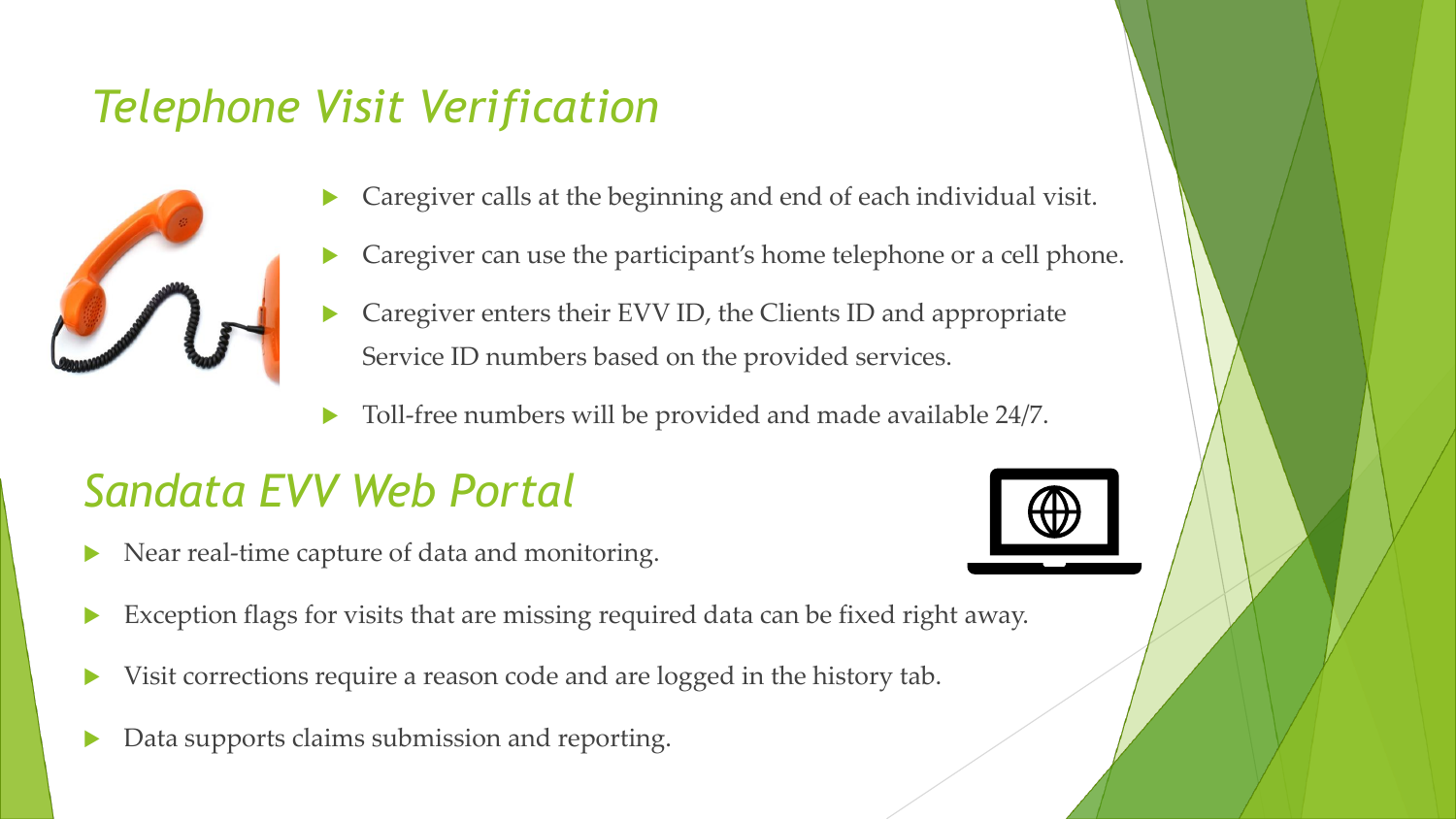### EVV Implementation & Training

- Vermont is planning a 6-month phased approach for training and implementation using a pilot group to test learning modules.
- Vermont and Sandata will provide instructor-led webinar training sessions.
- Self-paced/online training via a Learning Management System will include recorded webinars and an online library of role-based training modules.
- In-person instructor-led classroom trainings are being considered.
- Providers of care will be trained in both caregiver and client modules.
- Printed manuals and user-guides will be provided to all users.



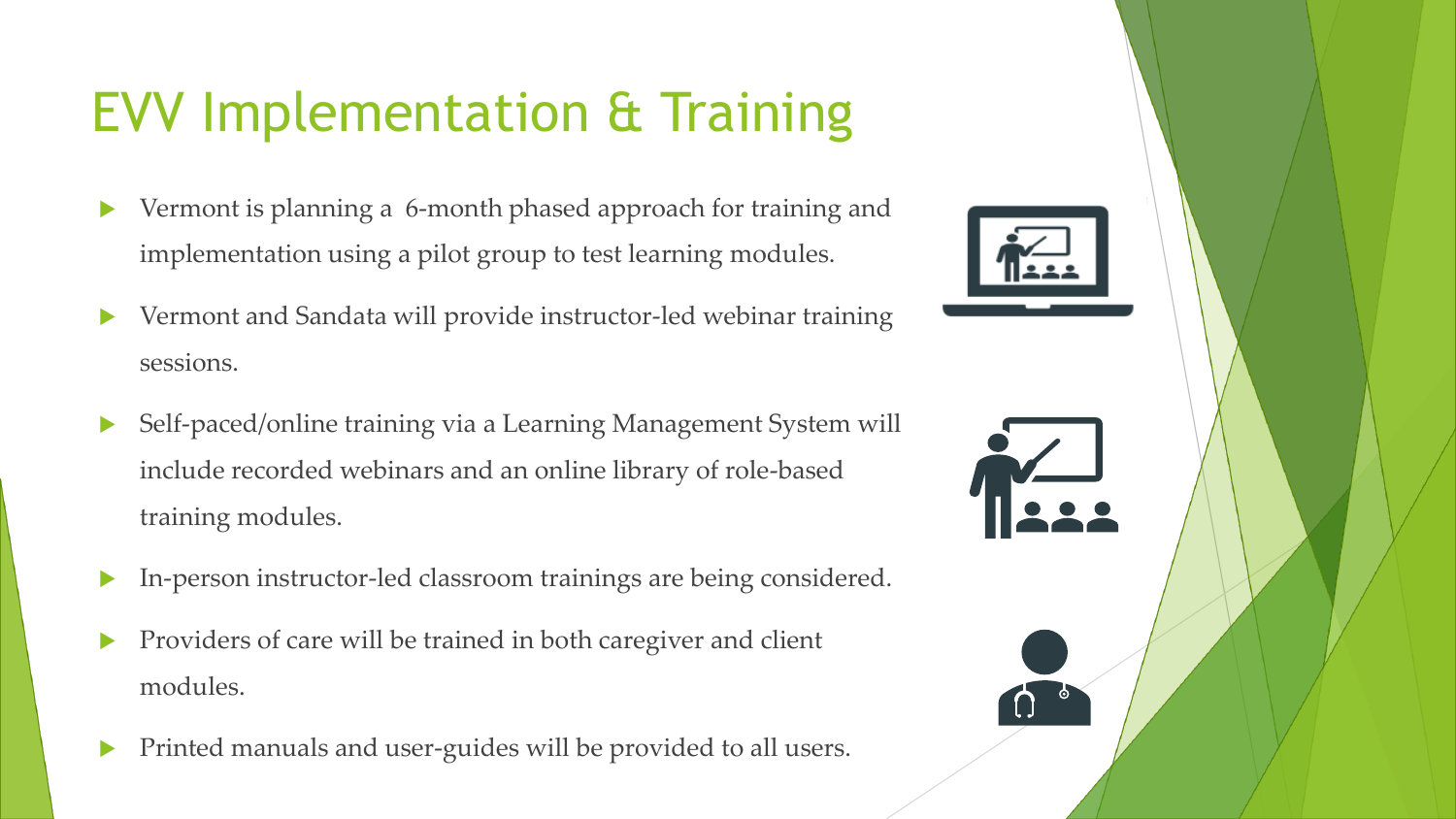#### EVV Communications

- **Individuals (Recipients)**
	- Stakeholder meetings.
	- Written correspondence from ARIS Solutions.
	- Monthly "What is EVV" flyers.
- **Home Health Providers**
	- Monthly stakeholder meetings.
	- Ongoing correspondence and access to AltEVV specifications.
- DVHA has an EVV webpage<https://dvha.vermont.gov/electronic-visit-verification-1>
- DVHA has an email address for any EVV questions [ahs.dvhaevv@vermont.gov](mailto:ahs.dvhaevv@vermont.gov?subject=Electronic%20Visit%20Verification%20)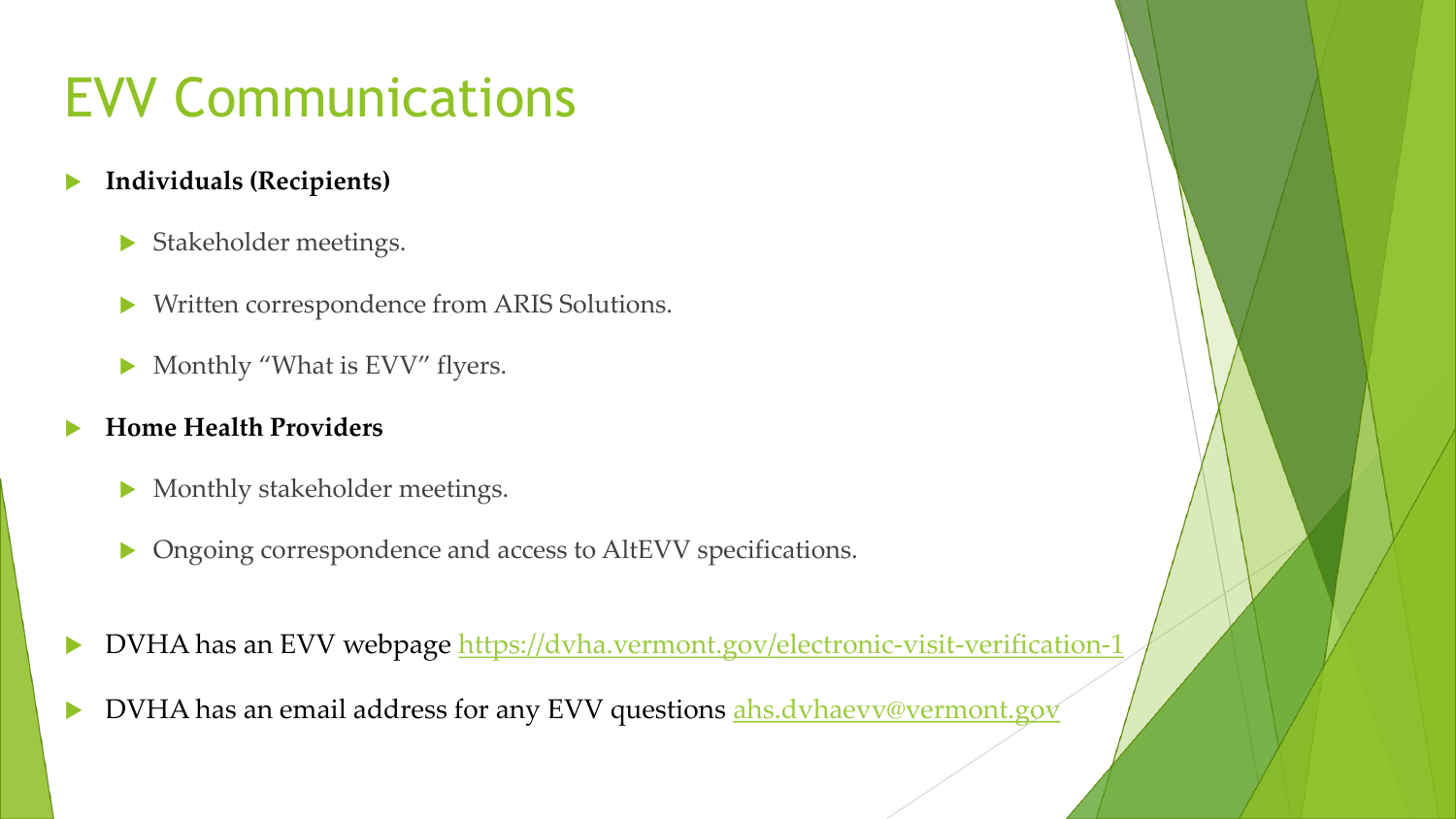#### Stakeholder Input – EVV Exceptions

**EVV Exceptions**

- How can we educate employees and employers about exceptions (temporary or on-going) to the EVV requirements?
	- ▶ Certain programs don't require EVV.
	- EVV is not required when the caregiver lives in the home.
	- EVV is not required for services performed outside the home.
	- The caregiver doesn't have a cell phone, or the cell phone isn't available (dead battery/lost/broken).
	- The person receiving services doesn't have a landline or it's unavailable.
- What should the state do if an employee/employer is required to use EVV and is able to use EVV, but **refuses** to use EVV?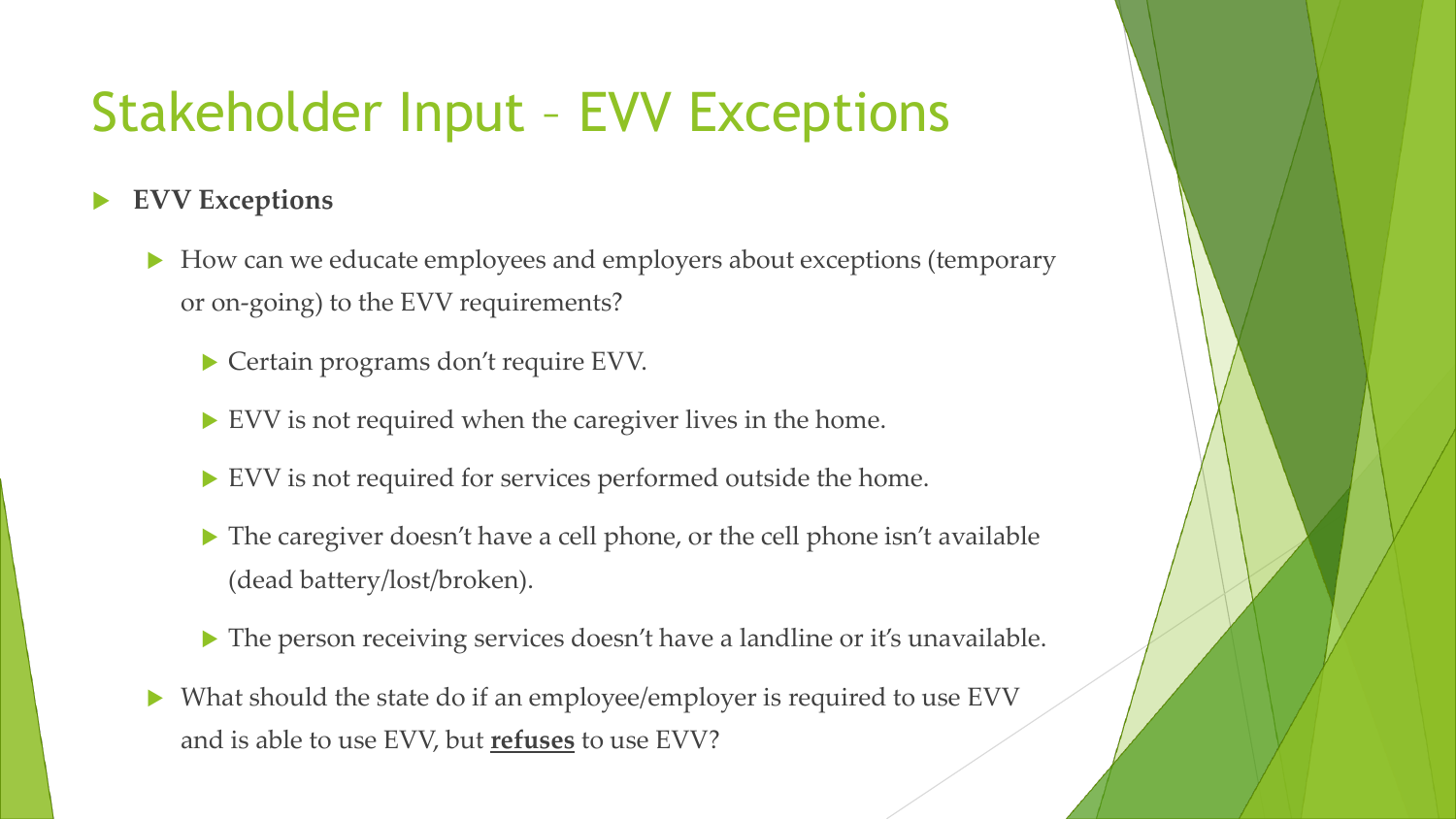#### Stakeholder Input – Training & Adoption

#### **EVV Training**

- How should we inform/train employees and employers about using EVV? Examples of training methods include:
	- Online video training with step-by-step instructions.
	- Written instructions.
	- ▶ Support from a person by telephone.
	- In-person classroom training

#### **EVV Adoption**

- How else can we increase adoption of the new EVV solution?
- Do you have any suggestions of what barriers might prevent EVV adoption?